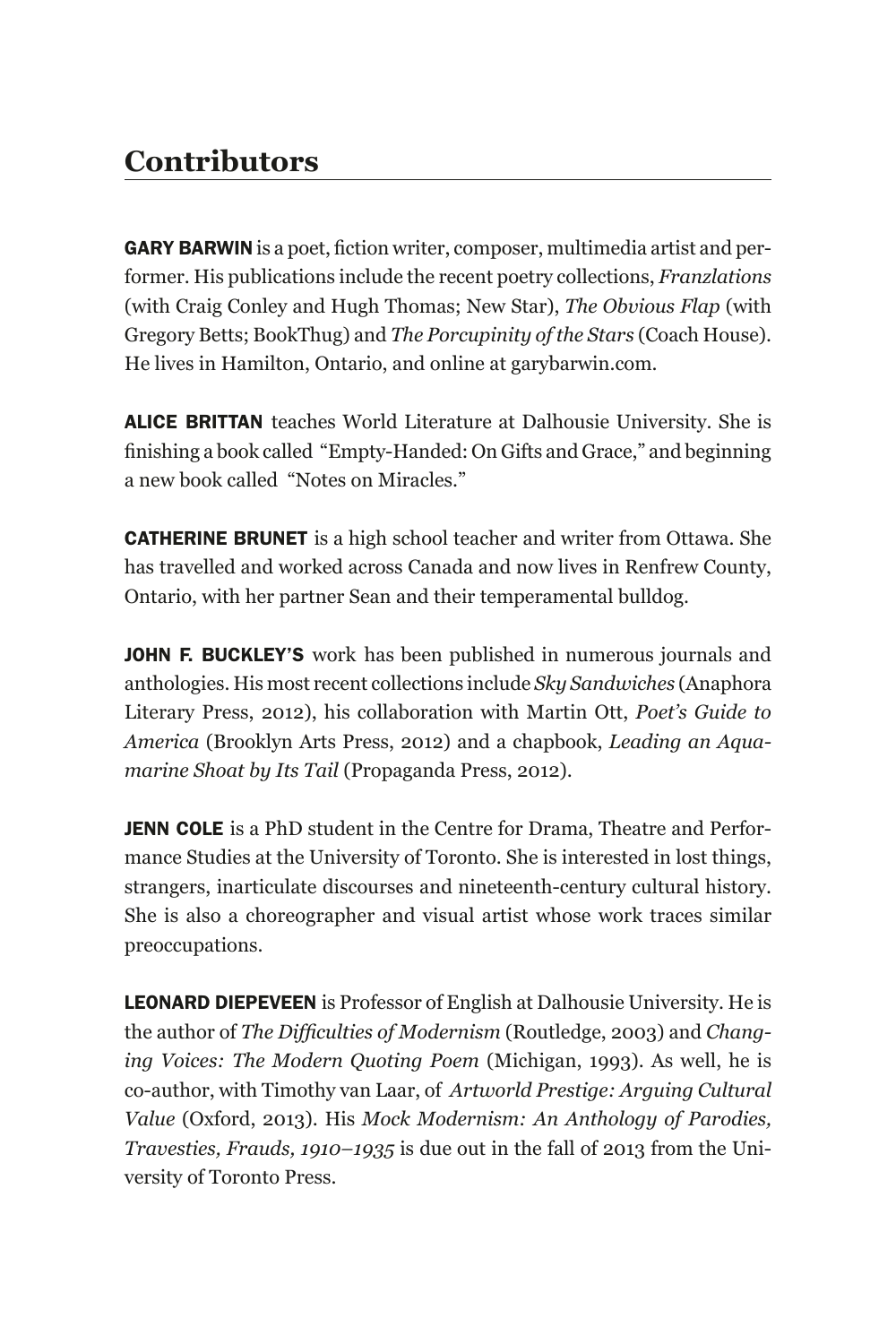JEB GAUDET writes in Calgary, Alberta. His poetry has appeared in other Canadian magazines and journals, including *Grain*, *PigeonBike*, *Freefall*, and *Quills*. He hopes that whoever he saw singing that day reads this poem as a thank you.

**MICHAEL JACKLIN** is a Research Fellow in the School of English Literatures and Philosophy at the University of Wollongong, Australia. His research interests include collaboration in life writing, Indigenous literatures, and literatures of exile and diaspora. His research for the AustLit database (www. austlit.edu.au) focuses on multilingual Australian writing.

**HEATHER JESSUP** is a doctoral candidate at the University of Toronto. Her dissertation "Complicated Truth" examines truth and fiction in contemporary Canadian literature and visual art. She is currently a Creative Writing instructor at Dalhousie University, and her first novel, *The Lightning Field*, has been nominated for the 2013 International IMPAC Dublin Literary Award.

**ROBERT LAKE** has published creative non-fiction, speculative fiction and realistic fiction in numerous literary magazines. He's not sure what kinds of fictions his journalism and scholarly articles are.

**DON MCLELLAN** has worked as a journalist in Canada, South Korea and Hong Kong. He currently edits a trade magazine in Vancouver. His debut collection of short stories, *In the Quiet After Slaughter* (Libros Libertad), was a 2009 ReLit Award finalist.

**ROGER NASH** is first Poet Laureate of the City of Sudbury, a past-President of the League of Canadian Poets, and Professor Emeritus at Laurentian University. His most recent collection of poetry is *The Sound of Sunlight*  (BuschekBooks, 2012).

**MICHAEL OLIVER** has published poems, stories and critical writings in many places, including *Canto*, *Fiddlehead, Canadian Literature* and *Easterly: 60 Atlantic Writers.* His latest book is a novella called *The Final Cause of Love* (Poietikos Editions, 2012).